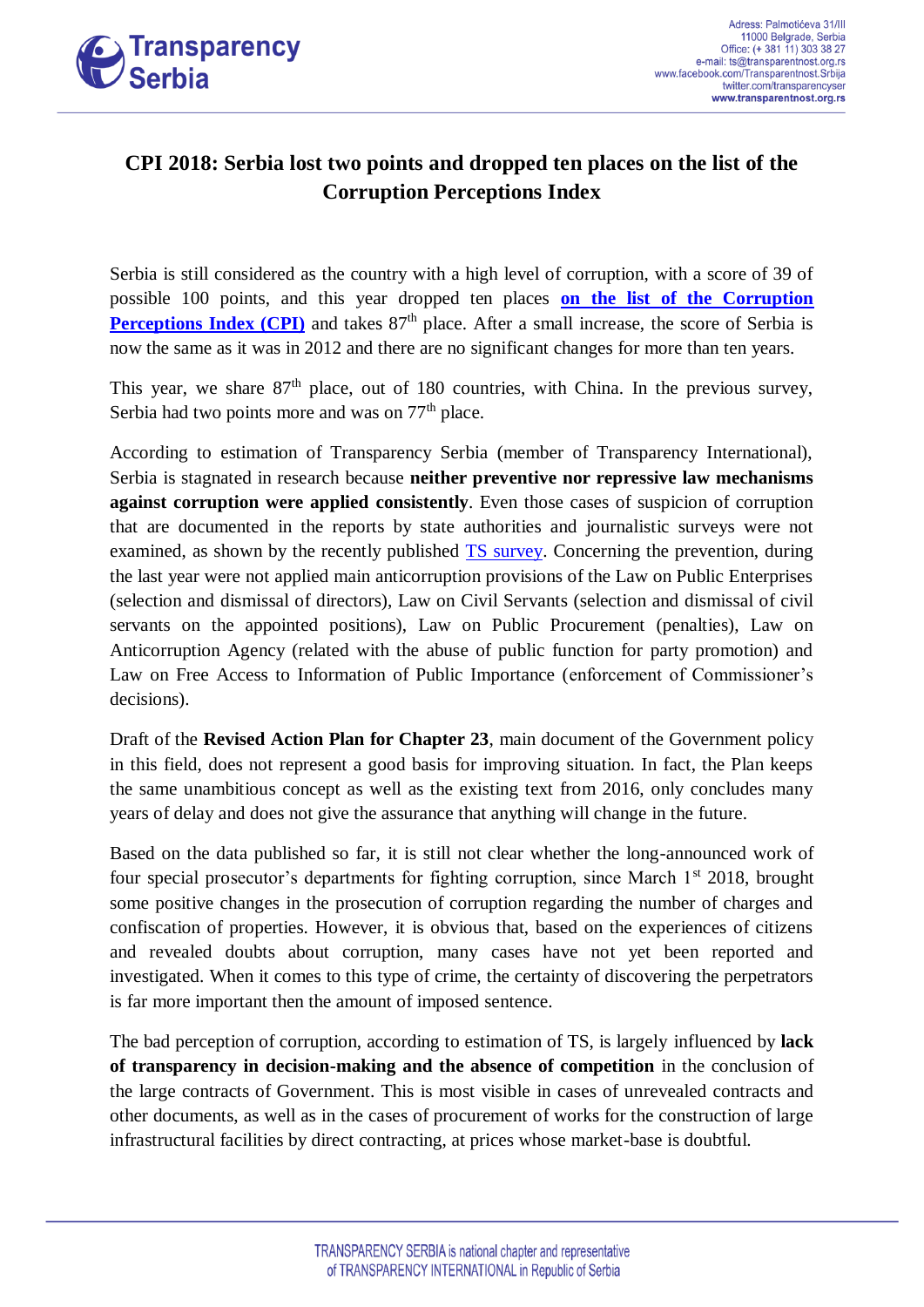

## **Details on the Corruption Perception index and results**

Corruption Perception Index is being created for twenty-four years in a row, by a globally leading anti-corruption organization, Transparency International. This year, 180 countries and territories are ranked, same as in the previous survey. Countries are scored on ascale from 100 (very clean) to 0 (highly corrupted). **This year, Serbia is this ranked 87th (last year 77th), with a score of 39, which is two points lower than in the previous year**. Fluctuations are minimal and the last significant progress was recorded more than ten years ago. With a score of 39, **Serbia is in the group of countries with widespread corruption** (under 50). This score puts us **four points lower below the world average (about 43) and eighteen points lower below the average of Europe.**

On the top of the list are **Denmark with 88 and New Zealand with 87 points**, while at the bottom are **Somalia with 10 and Syria and South Sudan with 13 points**. Among the former socialist countries of Europe, best placed is **Estonia** with a score of 73, and from the former Yugoslavia **Slovenia** with 60 points. Among the countries of wider region that are not members of the EU, the best perception is for **Georgia** (58 points).Worse ranked neighbors are **Bosnia and Herzegovina** (38), **Macedonia** (37) and **Albania** (36). **Kosovo** is subject of special research and its evaluation is 37 (two points worse than in 2017).

It is important to point out that the citizens of Serbia have perception of widespread of corruption as well, which stems from the results of researches carried out on a nationals ample (e.g. GAI-USAID survey project in 2018, previously published The Global Corruption Barometer of Transparency International, previously published UNDP surveys), although in these surveys the fluctuations in the perception of corruption are significantly higher. High perception of corruption is a problem, because of creating prejudice that without corruption no job can be done. However, the priority of the state authorities should be to prevent, detect and punish existing corruption, and not changing perception of its widespread.

CPI considers 13 relevant surveys that measure perception of corruption in the public sector. These surveys represent the opinion or perception of corruption of state officials and civil servants by those who do business with them or who advise businessman, governments and international institutions. Surveys must be published in the last 24 months and there must be at least three such data sources for one country to be ranked.

This year, Serbia was comprehended with a total of eight relevant surveys (same as in 2017), which guarantees a higher degree of reliability of findings, as well as comparability of data with those from previous years. Surveys used were from the Global Insight Country Risk Ratings, Bertelsmann Foundation, World Economic Forum, the Economist Intelligence Unit, Freedom House, International Country Risk Guide, World Justice Project Rule of Law Index and Varieties of Democracy Project.